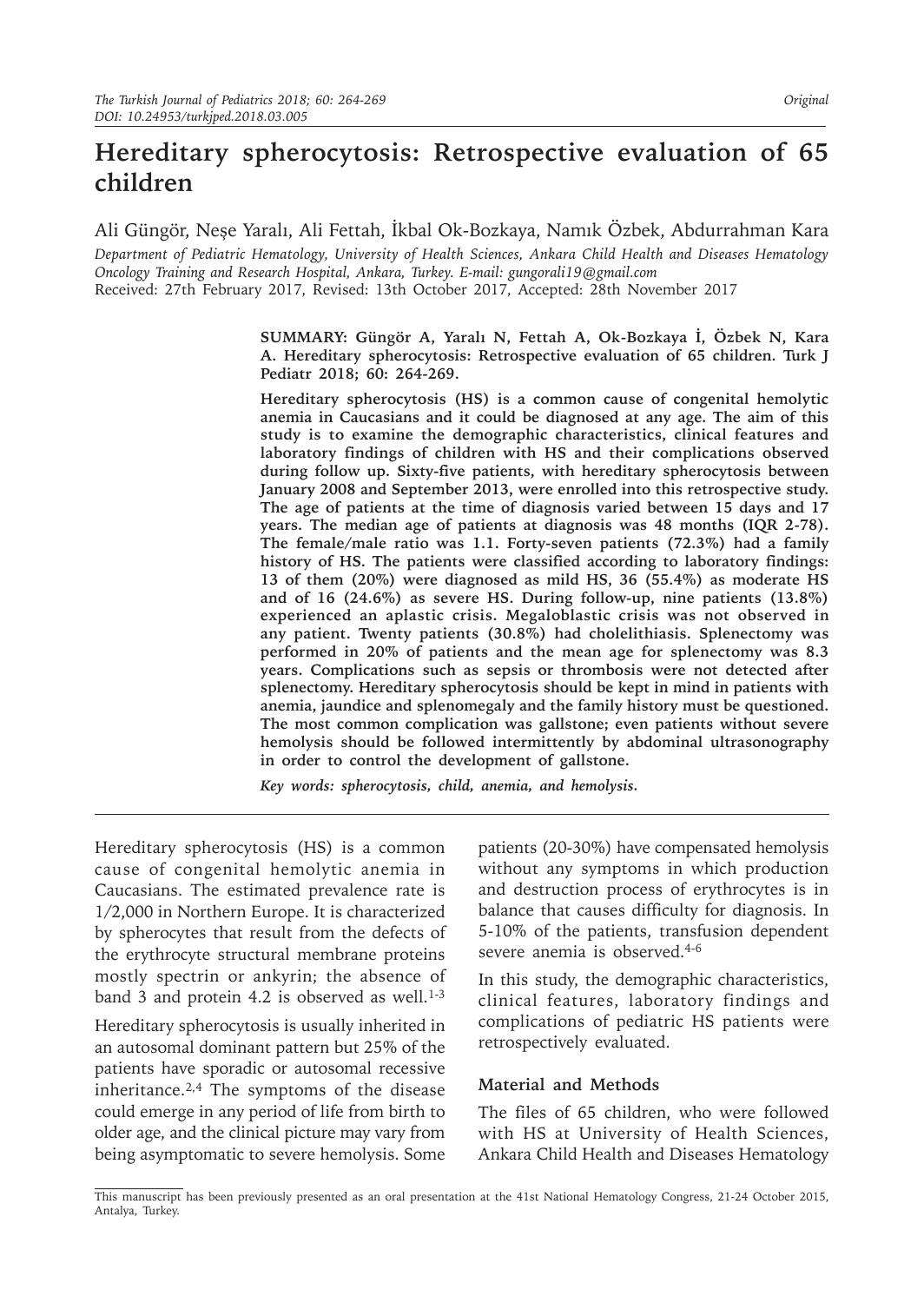Oncology Training and Research Hospital between January 2008 and September 2013, were evaluated retrospectively.

The gender of the patients, age at diagnosis, and consanguinity between parents, family history, phototherapy and neonatal erythrocyte transfusion histories were recorded. Their symptoms and physical examination findings at first admission were assessed. Complete blood count, peripheral smear, reticulocyte count, and direct- indirect Coombs' test, incubated osmotic fragility test (OFT) and abdominal ultrasonography (US) findings were recorded. During the follow-up, transfusion needs, folic acid prophylaxis and splenectomy history were also recorded.

Patients were classified into three groups according to their hemoglobin (Hb), bilirubin and reticulocyte values, as mild, moderate and severe.<sup>2</sup>

*Mild HS*: The cases who had Hb between 11.5 and 15.0 g/dl, reticulocyte value between 3.0 and 5.9  $%$  and total bilirubin value  $<$  2.0 mg/dl

*Moderate HS*: Patients that had Hb between 8.0 and 11.4 g/dl, reticulocyte value between 6.0 and 9.9 % and total bilirubin value between 2.0 and 2.5 mg/dl

*Severe HS*: The cases who had Hb value between 6.0 and 7.9 g/dl, reticulocyte value 10% and over and total bilirubin value >2.5 mg/dl

Hemoglobin, mean corpuscular hemoglobin concentration (MCHC) and red cell distribution width (RDW) ratios were calculated and the relationship between disease severity were examined.

Statistical analyses were performed using the Statistical Package for Social Science (SPSS), Version 18.0 (SPSS, Inc., Chicago, IL). Mean, median, interquartile range (IQR) and standard deviations were calculated for numerical parameters. In order to investigate the association between mean Hb, reticulocytes (RET), Hb/MCHC, Hb/RDW and HS classification one-way ANOVA test was performed in all groups. Student t-test was used to compare two groups. A  $p < 0.05$  was accepted as statistically significant differences. The research was reviewed and approved by Institutional Review Board (2013-158) and informed consent was obtained from the patients involved in this study.

## **Results**

Of sixty-five patients, 34 patients were girl (52.3%); the female/male ratio was 1.1. The age of patients at the time of diagnosis varied between 15 days and 17 years. The median age of patients at diagnosis was 48 months (IQR 2-78) and the median age of mild HS patients, moderate HS and severe HS at diagnosis was 60 months (IQR 29-121), 48 months (IQR 2.75- 94.5) and 3 months (IQR 1-24), respectively. Though 32 patients (49.2%) had a history of phototherapy, no exchange transfusion history was noted in any patient. Thirteen patients (20%) were diagnosed during neonatal period and ten of them (76.9%) had positive family history for HS. The diagnosis for three patients who had non-immune hemolytic anemia without family was confirmed with repeated OFT 3-4 months later; and monitored regularly for hematologic status. Of these 13 patients, six patients (46.2%) were classified as moderate HS and seven patients (53.8%) were classified as severe HS. Twelve patients (18.5%) had a history of erythrocyte transfusion during neonatal period.

Family history of HS was present in 47 patients (72.3%) and 45 of them (95.7%) had HS in the first-degree relatives. The complaints and the physical examination findings at the first admission were presented at Table I. The laboratory values of patients at the admission were as follows: mean Hb  $8.9 \pm 2.30$  g/dl (range 3 to 15.1); mean erythrocyte volume (MCV) 81.1±7.81 fL (range 66 to 114); mean corpuscular hemoglobin concentration (MCHC) 35.6±1.36 g/dl (range 31 to 38.2); red cell distribution width (RDW) 21.4±4.67% (range 15 to 33,3), lactate dehydrogenase (LDH) 738±326 U/L (range 374 to 1,900), reticulocytes (RET)  $10.52 \pm 6.5\%$  (range 0.5 to 33) and total bilirubin (TB)  $4,12\pm3,7$  mg/ dl (range 0,61 to 16,68).

Coombs' test was performed at diagnosis in 58 to 65 patients for differential diagnosis of autoimmune hemolytic anemia and all results were negative. Seven patients, in whom Coombs' test was not performed, had positive family history of HS. Incubated OFT was increased in all patients, however spherocytes was observed 83.1% of our patients' blood smear. Ninety-one percent of patients whom spherocytes were not seen in blood smear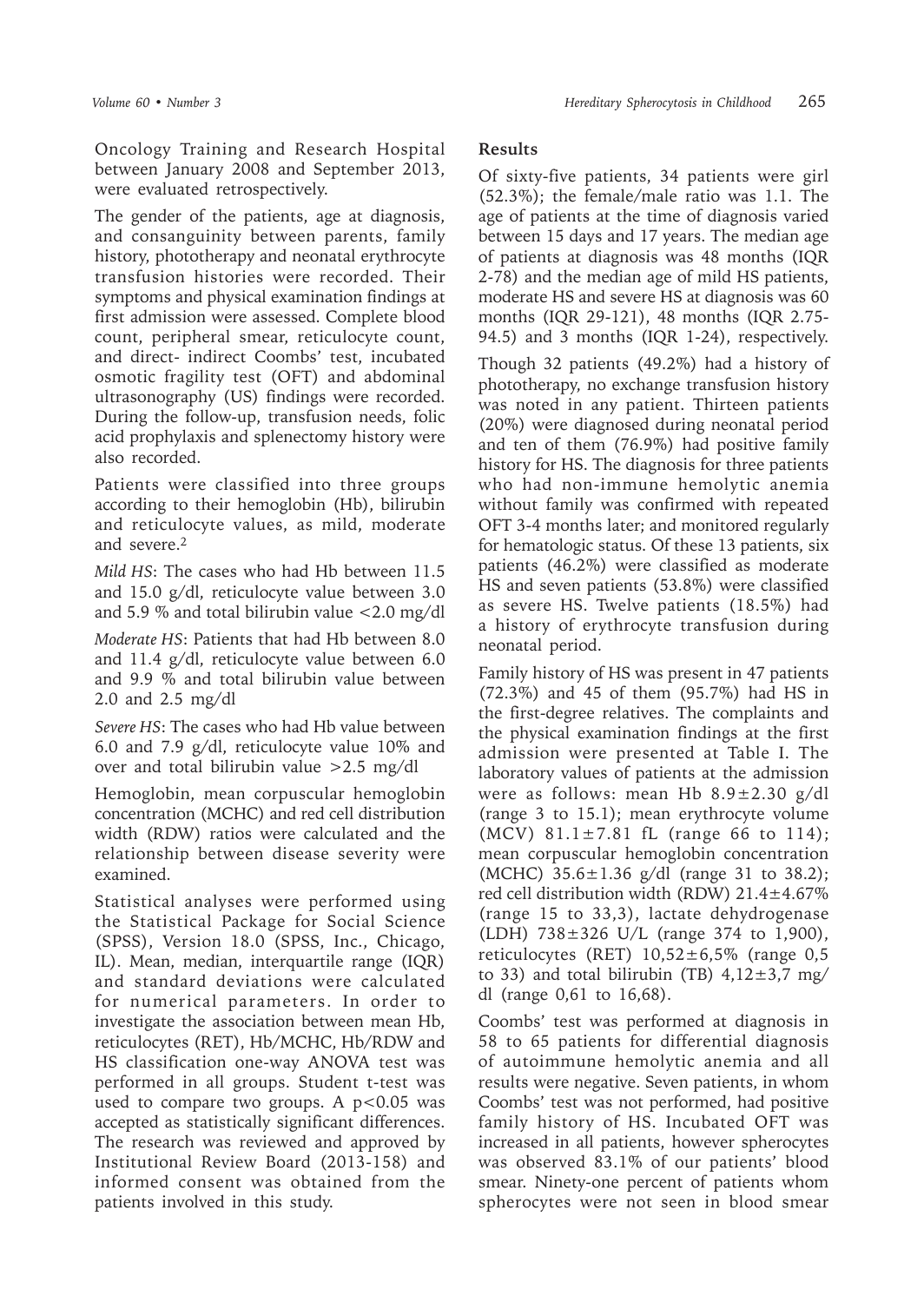| Clinical Features            | N  | $(\%)$ |
|------------------------------|----|--------|
| Complaints at presentation   |    |        |
| Jaundice                     | 48 | 73.8   |
| Weakness                     | 20 | 30.8   |
| Family history of disease    | 19 | 29.2   |
| Abdominal swelling           |    | 1.5    |
| Physical examination finding |    |        |
| Icterus                      | 54 | 83.1   |
| Splenomegaly                 | 46 | 70.8   |
| Pallor                       | 34 | 52.3   |
| Hepatomegaly                 | 26 | 40.0   |

**Table I.** The Clinical Features of the Patients.

had family history of HS. In forty-eight patients (73.8%) splenomegaly was detected by abdominal US.

The patients were classified according to laboratory findings. Thirteen patients (20%) were defined as mild HS, 36 patients (55.4%) as moderate HS and 16 patients (24.6%) as severe HS. The mean Hb, MCHC, reticulocyte; total bilirubin values of the patients according to classification were presented in Table II.

The Hb/MCHC ratio value was 0.30±0.066 in mild HS patients,  $0.24 \pm 0.053$  in moderate HS patients and  $0.21 \pm 0.050$  in severe HS patients. A significant difference was found between mild HS patients and moderate/severe HS patients in terms of Hb/MCHC ratio rates (p=0.006 and p=0.001, respectively). However, no significant difference was identified between moderate HS patients and severe HS patients (p>0.05). In all our patients, RDW value was 15% and over and mean RDW value was 21.4±4.67%. The Hb/RDW ratio was  $0.58\pm0.19$  in mild HS patients,  $0.43\pm0.12$  in moderate HS patients and  $0.35\pm0.15$  in severe HS patients. A significant relationship was found between mild HS patients and moderate/ severe HS patients in terms of Hb/RDW ratio rates ( $p=0.009$  and  $p=0.001$ , respectively). However, no significant difference was found between moderate HS patients and severe HS patients  $(p>0.05)$ .

During the follow-up, nine patients (13.8%) experienced aplastic crisis. Among seven patients (77.8%), who had an aplastic crisis, parvovirus B19 IgM was positive. In two patients, no etiologic agents were identified. All patients had used prophylactic folic acid; and megaloblastic crisis was not observed in any patients.

Cholelithiasis was detected in 20 patients (30.8%). It was detected in 13 patients at first admission; and seven patients developed gallstone during follow-up period. Though cholelithiasis was detected at diagnosis in 13 patients, we did not know the exact time of its occurrence. We analyze the age of seven patients who developed gallstone at followup period and found that the mean age was  $11.01 \pm 3.94$  years. Of twenty patients who had cholelithiasis, six patients (30%) were in mild HS group, 10 patients (50%) in the moderate HS group and 4 patients (20%) in the severe HS group. There was no significant difference between the groups regarding the development of gallstone (p>0.05). Similarly, no significant relationship was found between the cholelithiasis and transfusion frequency  $(p>0.05)$ .

Thirty-nine patients (60%) had a history of erythrocyte transfusion, at least once. Four of these patients (10.3%) were in the mild HS group, 19 patients (48.7%) in the moderate HS group and 16 patients (41%) in the severe HS group. The median age for the first erythrocyte transfusion was 24 months (IQR 1-72). There was no significant difference between the disease severity and erythrocyte transfusion needs (p>0.05).

Thirteen patients (20%) underwent splenectomy and 12 patients (18.5%) underwent cholecystectomy. Nine of 13 patients (69.2%) who underwent splenectomy were classified as severe HS and four (30.8%) patients who were classified as moderate HS, splenectomized for hypersplenism (3) and growth failure (1). In seven patients, splenectomy and cholecystectomy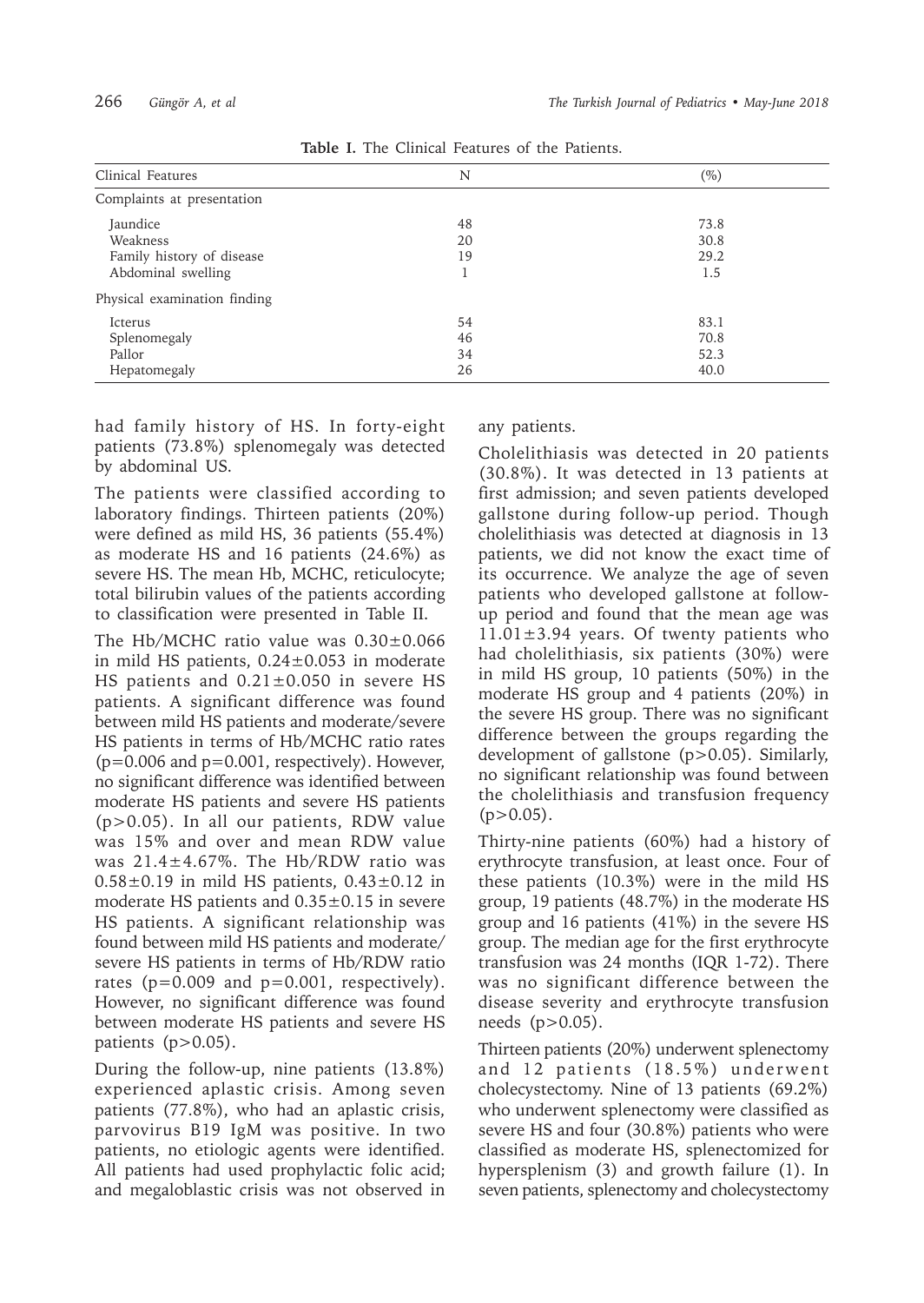were performed simultaneously. The median age for splenectomy was 8.3 (IQR 6-12.5 years). The youngest age for splenectomy was 5 years old. In eleven of thirteen patients, laparoscopic splenectomy were performed; and in two patients laparotomic splenectomy were executed. All patients were vaccinated against encapsulated bacteria before splenectomy and penicillin prophylaxis was administered to all patients after splenectomy. No complications such as sepsis or thrombosis were seen after splenectomy. The median follow-up period for the patients underwent splenectomy was 33 months (IQR 9.5-56.5).

## **Discussion**

Hereditary spherocytosis is characterized by decreased surface area to volume ratio in erythrocytes as a result of heterogeneous alterations in various genes that encode for proteins involved in vertical associations that tie the membrane skeleton to the lipid bilayer.<sup>2,7</sup> It was demonstrated that there were differences among countries in terms of defective erythrocyte membrane protein.2,8 Although evaluation of defective membrane proteins and their genes could not be performed in our patients, isolated spectrin defect has been reported with a high frequency in our country.9

In general, HS has autosomal dominant inheritance and the disease is observed in both genders equally.<sup>1</sup> Seventy-two percent of our patients had a family history of the disease and 95.7% of them the disease was observed in the first-degree relatives. Hereditary spherocytosis is diagnosed frequently in childhood and early adulthood, as well as it could be diagnosed at any age. $2$  In our study, the age at diagnosis was ranging from 15 days to 17 years; and

20% were diagnosed during neonatal period. Patients with severe HS were diagnosed at an earlier age. The triad of anemia, splenomegaly and jaundice wass not present in most neonates with HS. If a neonate had a family history and/ or elevated MCHC, MCHC/MCV ratio >0.36, after ABO hemolytic disease is ruled out, it is likely to have HS. When the diagnosis is unclear, eosin-5-maleimide binding test (EMA) or incubated OFT can be helpful. Neonatal red blood cells show altered response to osmotic stream due to decreased membrane surface area. However, incubated OFT was succesfully used for the diagnosis of neonatal HS.<sup>10</sup>

Clinical presentation of HS varies from being asymptomatic to paleness and icterus resulting from severe hemolysis, even heart failure related to severe anemia.2-4 In most of HS patients, the enlarged spleen is observed. Splenomegaly is noted in 50% of infants, 75 to 95% of older children and adults.<sup>2</sup> In our study, the spleen was palpable in 70.8% of patients and the median size of spleen was 3 cm (IQR 2-4 cm).

Hereditary spherocytosis was classified as mild, moderate and severe according to Hb, bilirubin and reticulocyte values.<sup>1,2</sup> Frequency of transfusion could be added to the classification, as well<sup>1</sup>. Pinto et al.<sup>11</sup> reported 468 children with HS; 72% of them were classified as moderate HS and 7% of them as severe HS. In a series of 63 Brazilian patients, 54% was classified as moderate and 20% were severe.<sup>12</sup> In our study, 20% of the patients were classified as mild HS, 55.4% of patients as moderate HS and 24.6% of patients as severe HS. Infections may exacerbate the severity of anemia. Patients should be classified when clinically stable thus the severity of HS may not be overestimated. $1,12$ 

The most significant finding in HS is the appearance of spherocytes in peripheral blood

|                         | Groups           |                  |                  |
|-------------------------|------------------|------------------|------------------|
| Laboratory findings     | Mild             | Moderate         | Severe           |
| Hemoglobin $(g/dl)$     | $11.07 \pm 2.41$ | $8.86 \pm 1.94$  | $7.55 \pm 1.78$  |
| MCHC $(g/dl)$           | $36.12 \pm 0.77$ | $35.74 \pm 1.23$ | $35.11 \pm 1.83$ |
| Reticulocyte $(\%)$     | $5.94 \pm 2.83$  | $11.3 \pm 5.56$  | $12.37 \pm 8.85$ |
| Total bilirubin (mg/dl) | $2.59 \pm 1.6$   | $3.94 \pm 3.51$  | $5.78 \pm 5.01$  |

**Table II.** Laboratory Findings According To Hereditary Spherocytosis Classification.

MCHC: mean corpuscular hemoglobin concentration.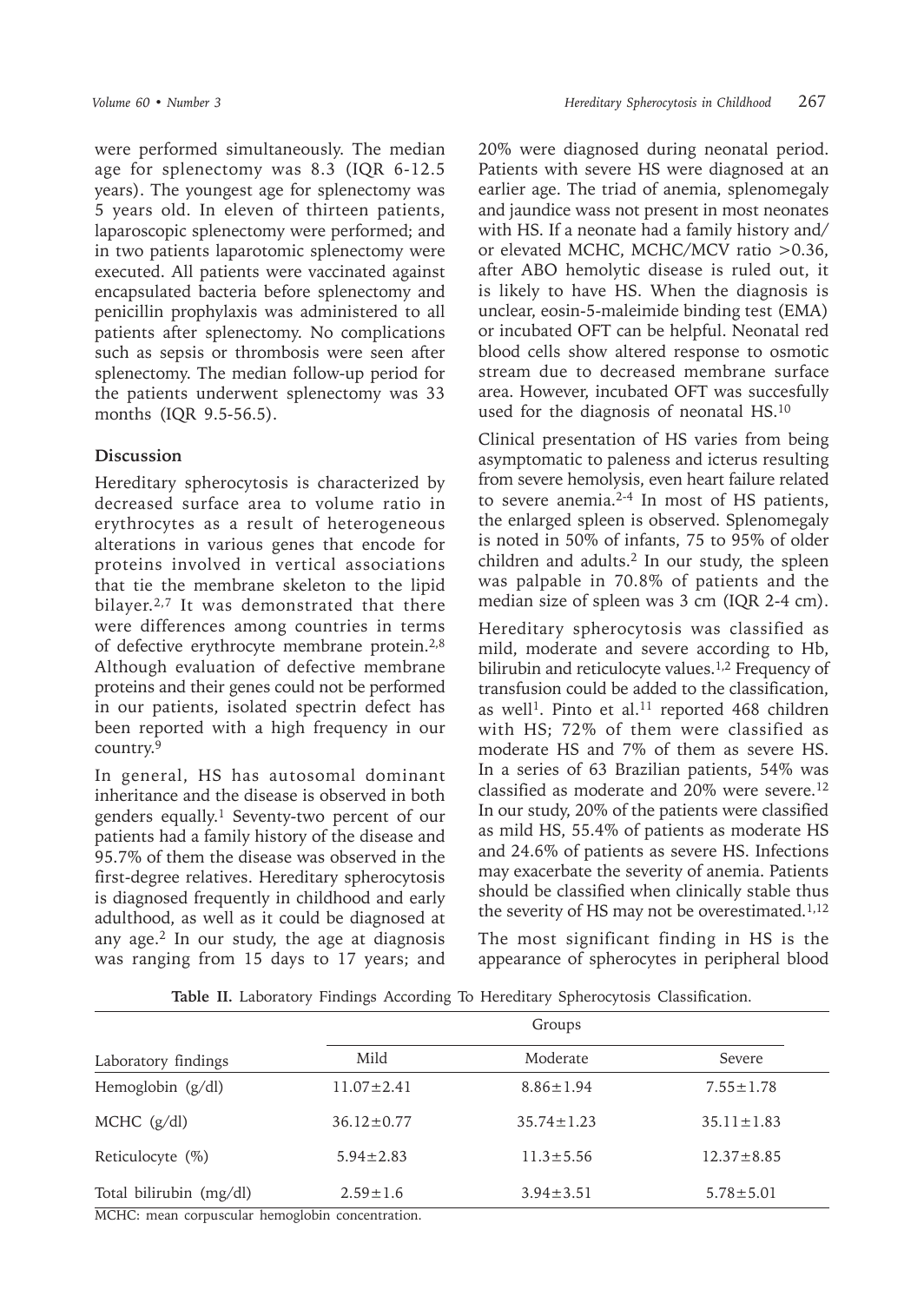smear. However, in 20-25% of the cases the blood smear is completely normal or a few spherocytes can be seen.<sup>1,2</sup> Spherocytes was not observed 16.9% of our patients' smear and also 28% of patients did not have family history of HS. The reticulocyte count is increased related to chronic hemolysis; MCHC is higher than 35 g/dl in 50-75% of the patients which correlated with the decrease in erythrocyte volume.<sup>4</sup> In a study, which compares MCHC and RDW values of 112 patients with HS and 112 healthy children, it was detected that MCHC and RDW values were higher in patients with HS. Nevertheless, it was demonstrated that higher MCHC value (>35.4 g/dl) increased the probability of HS by 14 fold and the higher RDW value  $(>14\%)$  raised the possibility of HS by 28 fold. It was reported that MCHC and RDW values could be used as a screening test.<sup>13</sup> In all our patients, RDW value was 15% and higher. Rocha et al.<sup>5</sup> demonstrated that the ratio of Hb/MCHC and Hb/RDW was decreased in the cases with HS and this decrease was related to clinical classification. In our study, a significant difference was detected between mild HS and moderate or severe HS, regarding both Hb/MCHC and Hb/RDW ratio and disease classification. However, any significant differences could not be identified between moderate and severe HS patients. Adding clinical parameters such as splenectomy needs and transfusion frequency would be useful to classify the disease severity.

The most frequently observed complication is cholelithiasis in HS. The incidence of bilirubin gallstone was reported as 21-63 %.1-4 In our study, cholelithiasis was detected in 30.8 % of the patients. No correlation was detected between the disease classification, transfusion frequency and the development of gallstone. Even in mild disease, regular ultrasonographic examination should be performed in order to detect gallstone. Aplastic crisis, which results from the suppression of bone marrow by viral infections mostly parvovirus B19, are generally less common complication in HS.1,14 In our study aplastic crisis were seen 13.8% of patients; most of them were associated with parvovirus B19 infection.

It is known that splenectomy, removing the main site of red cell destruction, decreases hemolysis and reduces anemia by extending the life of the erythrocytes.<sup>1</sup> Splenectomy indications are defined as severe HS, growth failure, bone changes and transfusion dependence.<sup>2,4</sup> In our study 20% of patients underwent splenectomy. Pincez et al.<sup>15</sup> recommended subtotal splenectomy in children under the age of 6 years with severe anemia and/or transfusion requirement, and they noted that it alleviates the transfusion rate and increases the Hb to a level compatible with normal growth and activity. Cholecystectomy is indicated only for symptomatic gallstones and concomitant splenectomy is controversial. Due to changes in bile salt metabolism that is believed a predisposing factor for colon carcinoma, some surgeons prefer simple cholecystostomy, in which gallstone is removed but gallbladder is left.16,17 In our study gallstone was detected in 30.8% of patients and 12 symptomatic patients underwent cholecystectomy.

The incidence of HS is not known in Turkey. Most of the reports from our country were case presentations, and only a few studies about the diagnosis, clinics and follow-up of children with HS were found in the literature. The limitations of our study are its retrospective design and exclusion of some of our patients due to missing data.

In conclusion, HS was a benign disease and anemia, jaundice and hepato/splenomegaly were the most common clinical features. Frequently observed complication was cholelithiasis; even patients without severe hemolysis should be followed intermittently by abdominal US in order to control the development of gallstone. The diagnosis of HS is straightforward based on a combination of the clinical and laboratory findings such as spherocytes on peripheral smear, increased MCHC values and osmotic fragility tests. Clinical parameters such as splenectomy and transfusion requirement and laboratory findings such as Hb/MCHC and Hb/ RDW ratios might be helpful for classifying the clinical severity.

## **REFERENCES**

1. Lux SE. Disorders of the red cell membrane. In: Orkin SH, Nathan DG, Gingsburg D, Look TA, Fisher DE, Lux SE (eds). Nathan and Oski's Hematology of Infancy and Childhood (8th ed). Philadelphia: WB Saunders, 2015; 515-548.